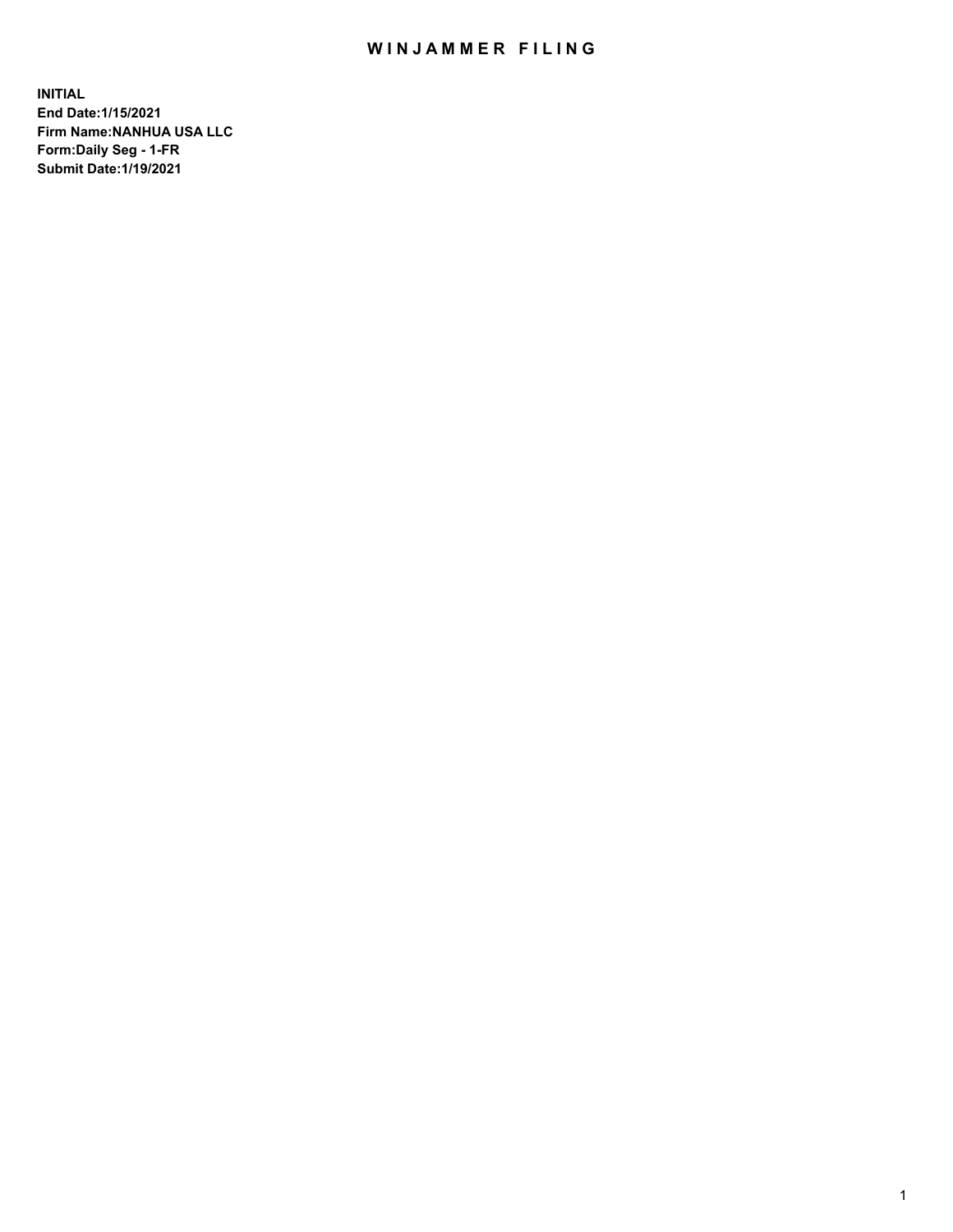## **INITIAL End Date:1/15/2021 Firm Name:NANHUA USA LLC Form:Daily Seg - 1-FR Submit Date:1/19/2021 Daily Segregation - Cover Page**

Name of Company **NANHUA USA LLC** [0010] Contact Name **Kimberley Vercoe** [0040] Contact Phone Number **+1 (312) 526-3930** [0060] Contact Email Address **Kimberley.Vercoe@nanhua-usa. com** [0065] FCM's Customer Segregated Funds Residual Interest Target (choose one): a. Minimum dollar amount: ; or **3,500,000** [8930] b. Minimum percentage of customer segregated funds required:% ; or **0** [8940] c. Dollar amount range between:and; or **0** [8950] **0** [8951] d. Percentage range of customer segregated funds required between:% and%. **0** [8960] **0** [8961] FCM's Customer Secured Amount Funds Residual Interest Target (choose one): a. Minimum dollar amount: ; or **100,000** [8970] b. Minimum percentage of customer secured funds required:% ; or **0** [8980] c. Dollar amount range between:and; or **0** [8990] **0** [8991] d. Percentage range of customer secured funds required between:% and%. **0** [9000] **0** [9001] FCM's Cleared Swaps Customer Collateral Residual Interest Target (choose one): a. Minimum dollar amount: ; or **0** [9010] b. Minimum percentage of cleared swaps customer collateral required:% ; or **0** [9020] c. Dollar amount range between:and; or **0** [9030] **0** [9031]

d. Percentage range of cleared swaps customer collateral required between:% and%. **0** [9040] **0** [9041]

Attach supporting documents

| c. Dollar amount range between: and; or<br>d. Percentage range of customer segregated funds required between: % and %. | 0 [8950] 0 [8951<br>$0$ [8960] $0$ [8961 |
|------------------------------------------------------------------------------------------------------------------------|------------------------------------------|
| FCM's Customer Secured Amount Funds Residual Interest Target (choose one):                                             |                                          |
| a. Minimum dollar amount: ; or                                                                                         | 100,000 [8970]                           |
| b. Minimum percentage of customer secured funds required: % ; or                                                       | $0$ [8980]                               |
| c. Dollar amount range between: and; or                                                                                | $0$ [8990] $0$ [899 $^{\circ}$           |
| d. Percentage range of customer secured funds required between: % and %.                                               | $0$ [9000] $0$ [900                      |
| FCM's Cleared Swaps Customer Collateral Residual Interest Target (choose one):                                         |                                          |
| a. Minimum dollar amount: ; or                                                                                         | $0$ [9010]                               |
| b. Minimum percentage of cleared swaps customer collateral required:% ; or                                             | $0$ [9020]                               |
| c. Dollar amount range between: and; or                                                                                | 0 [9030] 0 [9031                         |
|                                                                                                                        |                                          |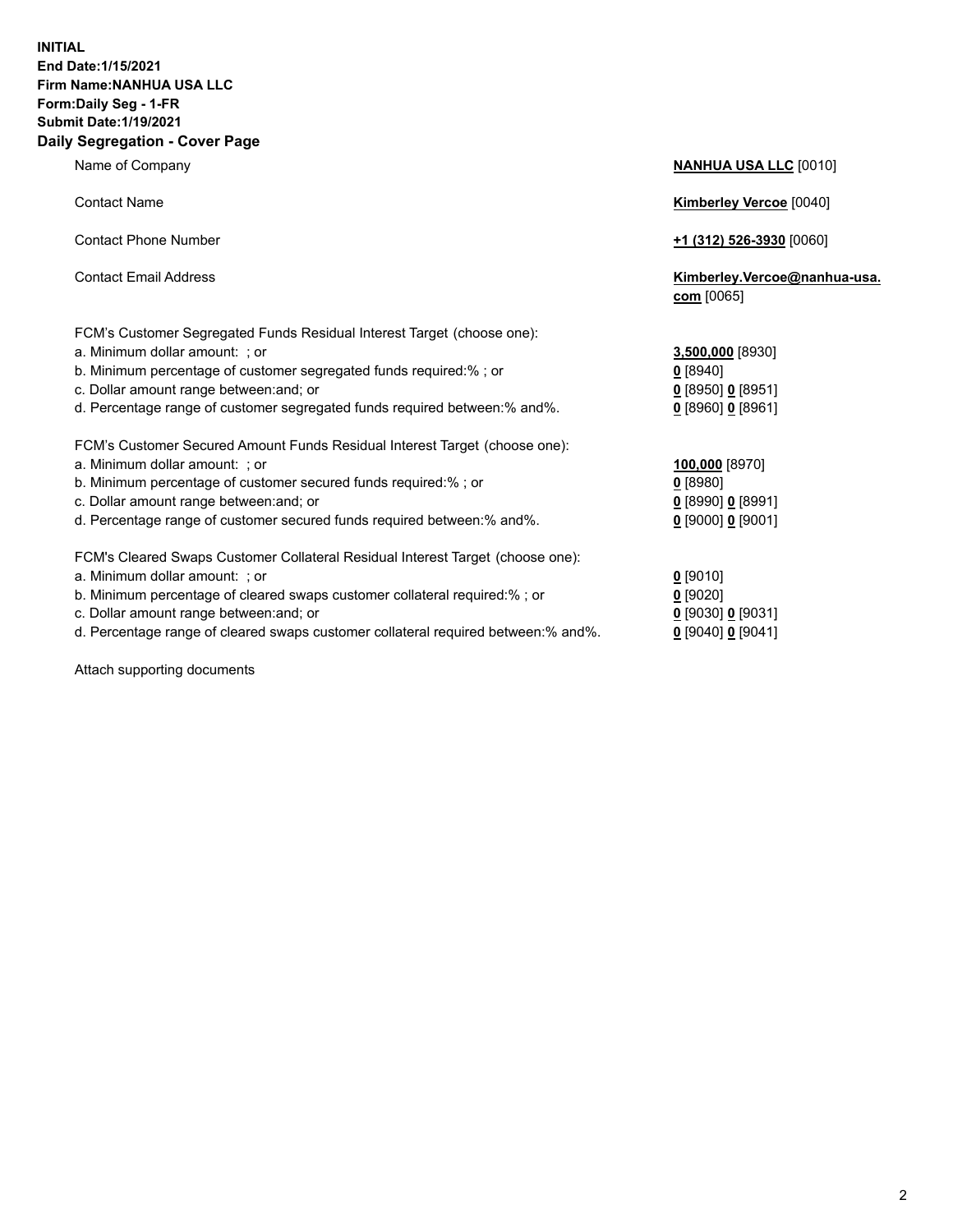## **INITIAL End Date:1/15/2021 Firm Name:NANHUA USA LLC Form:Daily Seg - 1-FR Submit Date:1/19/2021 Daily Segregation - Secured Amounts**

|     | Foreign Futures and Foreign Options Secured Amounts                                         |                         |
|-----|---------------------------------------------------------------------------------------------|-------------------------|
|     | Amount required to be set aside pursuant to law, rule or regulation of a foreign            | $0$ [5605]              |
|     | government or a rule of a self-regulatory organization authorized thereunder                |                         |
| 1.  | Net ledger balance - Foreign Futures and Foreign Option Trading - All Customers             |                         |
|     | A. Cash                                                                                     | 66,532 [5615]           |
|     | B. Securities (at market)                                                                   | $0$ [5617]              |
| 2.  | Net unrealized profit (loss) in open futures contracts traded on a foreign board of trade   | $0$ [5625]              |
| 3.  | Exchange traded options                                                                     |                         |
|     | A. Market value of open option contracts purchased on a foreign board of trade              | $0$ [5635]              |
|     | B. Market value of open contracts granted (sold) on a foreign board of trade                | $0$ [5637]              |
| 4.  | Net equity (deficit) (add lines 1. 2. and 3.)                                               | 66,532 [5645]           |
| 5.  | Account liquidating to a deficit and account with a debit balances - gross amount           | $0$ [5651]              |
|     | Less: amount offset by customer owned securities                                            | 0 [5652] 0 [5654]       |
| 6   | Amount required to be set aside as the secured amount - Net Liquidating Equity              | 66,532 [5655]           |
|     | Method (add lines 4 and 5)                                                                  |                         |
| 7.  | Greater of amount required to be set aside pursuant to foreign jurisdiction (above) or line | 66,532 [5660]           |
|     | 6.                                                                                          |                         |
|     | FUNDS DEPOSITED IN SEPARATE REGULATION 30.7 ACCOUNTS                                        |                         |
| 1.  | Cash in Banks                                                                               |                         |
|     | A. Banks located in the United States                                                       | 417,939 [5700]          |
|     | B. Other banks qualified under Regulation 30.7                                              | 0 [5720] 417,939 [5730] |
| 2.  | <b>Securities</b>                                                                           |                         |
|     | A. In safekeeping with banks located in the United States                                   | $0$ [5740]              |
|     | B. In safekeeping with other banks qualified under Regulation 30.7                          | 0 [5760] 0 [5770]       |
| 3.  | Equities with registered futures commission merchants                                       |                         |
|     | A. Cash                                                                                     | $0$ [5780]              |
|     | <b>B.</b> Securities                                                                        | $0$ [5790]              |
|     | C. Unrealized gain (loss) on open futures contracts                                         | $0$ [5800]              |
|     | D. Value of long option contracts                                                           | $0$ [5810]              |
|     | E. Value of short option contracts                                                          | 0 [5815] 0 [5820]       |
| 4.  | Amounts held by clearing organizations of foreign boards of trade                           |                         |
|     | A. Cash                                                                                     | $0$ [5840]              |
|     | <b>B.</b> Securities                                                                        | $0$ [5850]              |
|     | C. Amount due to (from) clearing organization - daily variation                             | $0$ [5860]              |
|     | D. Value of long option contracts                                                           | $0$ [5870]              |
|     | E. Value of short option contracts                                                          | 0 [5875] 0 [5880]       |
| 5.  | Amounts held by member of foreign boards of trade                                           |                         |
|     | A. Cash                                                                                     | $0$ [5900]              |
|     | <b>B.</b> Securities                                                                        | $0$ [5910]              |
|     | C. Unrealized gain (loss) on open futures contracts                                         | $0$ [5920]              |
|     | D. Value of long option contracts                                                           | $0$ [5930]              |
|     | E. Value of short option contracts                                                          | 0 [5935] 0 [5940]       |
| 6.  | Amounts with other depositories designated by a foreign board of trade                      | $0$ [5960]              |
| 7.  | Segregated funds on hand                                                                    | $0$ [5965]              |
| 8.  | Total funds in separate section 30.7 accounts                                               | 417,939 [5970]          |
| 9.  | Excess (deficiency) Set Aside for Secured Amount (subtract line 7 Secured Statement         | 351,407 [5680]          |
|     | Page 1 from Line 8)                                                                         |                         |
| 10. | Management Target Amount for Excess funds in separate section 30.7 accounts                 | 100,000 [5980]          |
| 11. | Excess (deficiency) funds in separate 30.7 accounts over (under) Management Target          | 251,407 [5985]          |
|     |                                                                                             |                         |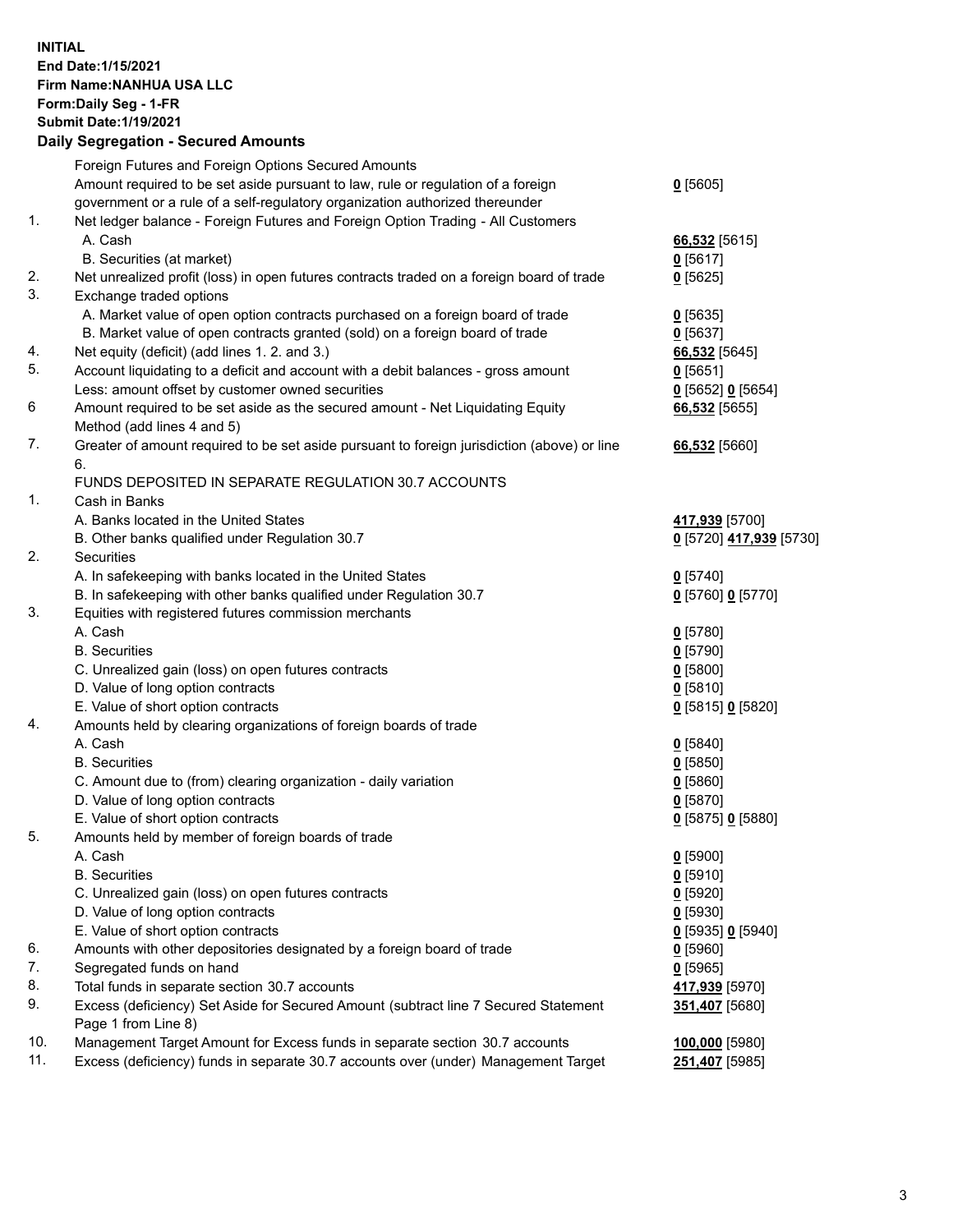| <b>INITIAL</b> | End Date: 1/15/2021<br>Firm Name: NANHUA USA LLC<br>Form: Daily Seg - 1-FR<br><b>Submit Date: 1/19/2021</b><br>Daily Segregation - Segregation Statement |                                               |
|----------------|----------------------------------------------------------------------------------------------------------------------------------------------------------|-----------------------------------------------|
|                | SEGREGATION REQUIREMENTS (Section 4d(2) of the CEAct)                                                                                                    |                                               |
| 1.             | Net ledger balance                                                                                                                                       |                                               |
|                | A. Cash                                                                                                                                                  | 64,270,318 [5000]                             |
| 2.             | B. Securities (at market)                                                                                                                                | $0$ [5010]                                    |
| 3.             | Net unrealized profit (loss) in open futures contracts traded on a contract market<br>Exchange traded options                                            | 23,003,415 [5020]                             |
|                | A. Market value of open option contracts purchased on a contract market                                                                                  | 21,550,136 [5030]                             |
|                | B. Market value of open option contracts granted (sold) on a contract market                                                                             | <u>-1,353,373</u> [5040]                      |
| 4.             | Net Equity (deficit) (add lines 1, 2, and 3)                                                                                                             | 107,470,496 [5050]                            |
| 5.             | Accounts liquidating to a deficit and accounts with                                                                                                      |                                               |
|                | debit balances - gross amount                                                                                                                            | $0$ [5060]                                    |
|                | Less: amount offset by customer owned securities                                                                                                         | $0$ [5070] 0 [5080]                           |
| 6.             | Amount required to be segregated (add lines 4 and 5)                                                                                                     | 107,470,496 [5090]                            |
|                | FUNDS IN SEGREGATED ACCOUNTS                                                                                                                             |                                               |
| 7.             | Deposited in segregated funds bank accounts                                                                                                              |                                               |
|                | A. Cash                                                                                                                                                  | 6,491,102 [5100]                              |
|                | B. Securities representing investment of customers' funds (at market)                                                                                    | $0$ [5110]                                    |
|                | C. Securities held for particular customers or option customers in lieu of cash (at                                                                      | $0$ [5120]                                    |
|                | market)                                                                                                                                                  |                                               |
| 8.             | Margins on deposit with derivatives clearing organizations of contract markets                                                                           |                                               |
|                | A. Cash                                                                                                                                                  | 88,424,377 [5130]                             |
|                | B. Securities representing investment of customers' funds (at market)                                                                                    | 2,999,878 [5140]                              |
|                | C. Securities held for particular customers or option customers in lieu of cash (at                                                                      | $0$ [5150]                                    |
|                | market)                                                                                                                                                  |                                               |
| 9.<br>10.      | Net settlement from (to) derivatives clearing organizations of contract markets                                                                          | $-63,466$ [5160]                              |
|                | Exchange traded options<br>A. Value of open long option contracts                                                                                        |                                               |
|                | B. Value of open short option contracts                                                                                                                  | 21,550,136 [5170]<br><u>-1,353,373</u> [5180] |
| 11.            | Net equities with other FCMs                                                                                                                             |                                               |
|                | A. Net liquidating equity                                                                                                                                | $0$ [5190]                                    |
|                | B. Securities representing investment of customers' funds (at market)                                                                                    | $0$ [5200]                                    |
|                | C. Securities held for particular customers or option customers in lieu of cash (at                                                                      | $0$ [5210]                                    |
|                | market)                                                                                                                                                  |                                               |
| 12.            | Segregated funds on hand                                                                                                                                 | $0$ [5215]                                    |
| 13.            | Total amount in segregation (add lines 7 through 12)                                                                                                     | 118,048,654 [5220]                            |
| 14.            | Excess (deficiency) funds in segregation (subtract line 6 from line 13)                                                                                  | 10,578,158 [5230]                             |
| 15.            | Management Target Amount for Excess funds in segregation                                                                                                 | 3,500,000 [5240]                              |
| 16.            | Excess (deficiency) funds in segregation over (under) Management Target Amount                                                                           | 7,078,158 [5250]                              |
|                | <b>Excess</b>                                                                                                                                            |                                               |